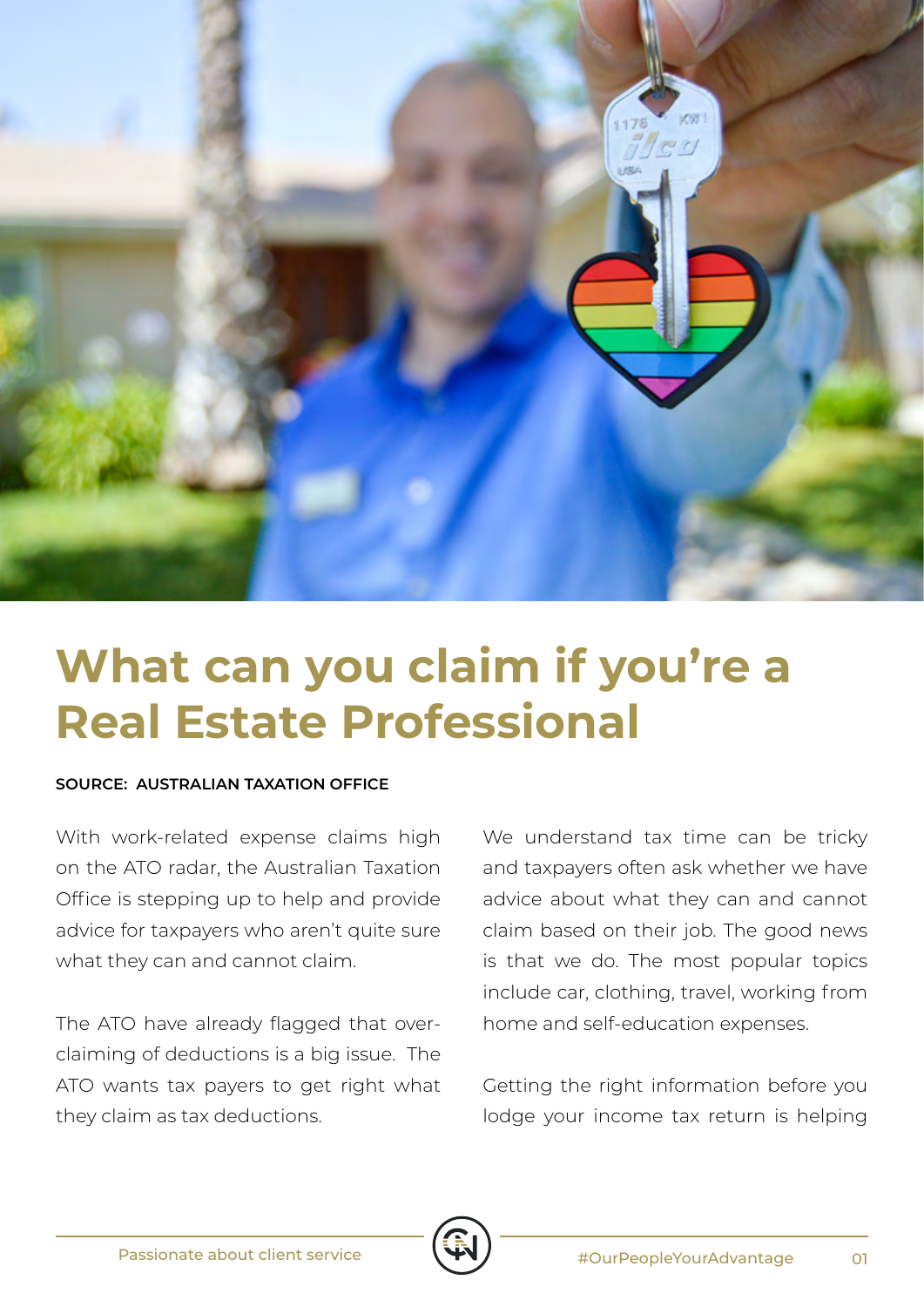our clients to get their claims right and avoid issues later on.

We want every person to have the information they need to know whether they can make a claim, to get it right, and know what records they need to keep. Understanding what you can and cannot claim will help ensure that your income tax return is processed quickly and any refund is paid as soon as possible. Most people want to lodge their income tax return with the right information and helping people to do that in the first p lace i s t he m ost efficient way to operate.

## **What you can and can't claim**

Each occupation has specific circumstances which affect what can and cannot be claimed. Here are some snippets from some ATO occupation quides. Remember, regardless of the occupation you are in, you can only claim the work-related part of expenses, and you must meet the three golden rules:

- You must have spent the money yourself and not been reimbursed;
- The claim must be directly related to earning your income; and
- You need a record to prove it.

## **Real Estate Professional employees: work-related expenses**

Common deductions include the following:

- You can claim a deduction when you:
	- drive between separate jobs on the same day – eg travelling from your real estate agency to your second job as a waiter,
	- ■drive to and from an alternate workplace for the same employer on the same day – eg travelling between two different residential open homes.
	- In limited circumstances you can claim the cost of trips between home and work, where:
	- you had shifting places of employment (that is, you regularly worked at more than one site each day before returning home),
	- you were required to carry bulky tools or equipment for work and all of the following conditions were met:
	- > The tools or equipment were essential for you to perform your employment duties and you didn't carry them merely as a matter of choice,
	- > The tools or equipment were bulky – meaning that because of their size and weight they were awkward to transport and could only be